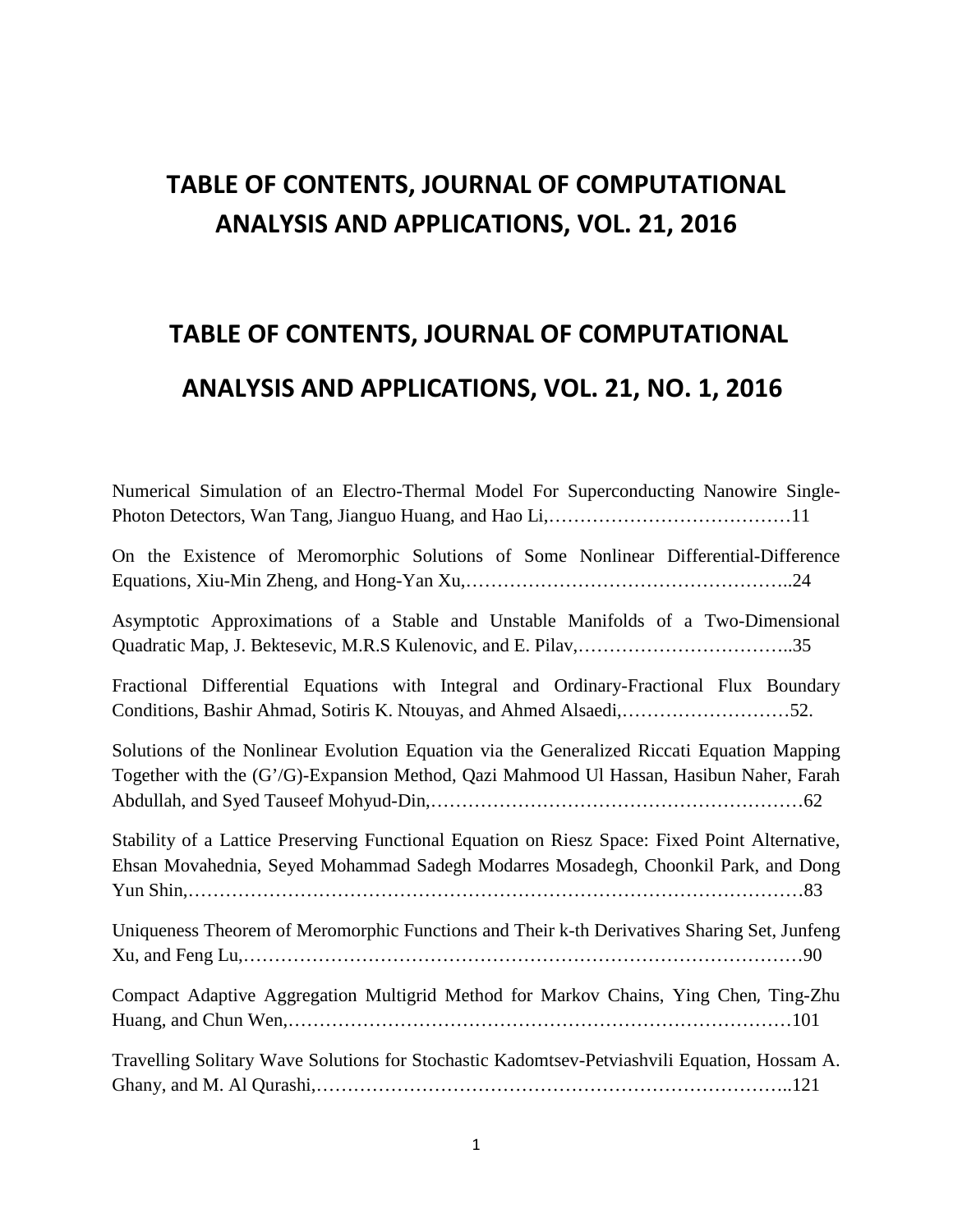Global Dynamics and Bifurcations of Two Quadratic Fractional Second Order Difference Equations, S. Kalabusic, M. R. S Kulenovic, and M. Mehuljic,………………………………132

Some New Inequalities of Hermite-Hadamard Type for Geometrically Mean Convex Functions on the Co-ordinates, Xu-Yang Guo, Feng Qi, and Bo-Yan Xi,………………………………144

Stability Of The Generalized Version Of Euler-Lagrange Type Quadratic Equation, Chang Il Kim, Giljun Han, And Jeongwook Chang,…………………………………………………….156

A Fixed Point Approach to the Stability of Euler-Lagrange Sextic (a, b)-Functional Equations in Archimedean And Non-Archimedean Banach Spaces, Mohammad Bagher Ghaemi, Mehdi Choubin, Reza Saadati, Choonkil Park, and Dong Yun Shin,…………………………………170

Dynamical Behaviors of a Nonlinear Virus Infection Model with Latently Infected Cells and Immune Response, M. A. Obaid,………………………………………………………………182

On The Symmetric Properties for the Generalized Twisted (h,q)-Tangent Numbers and Polynomials Associated With p-adic Integral on Zp, C. S. Ryoo,……………………………..194

#### **TABLE OF CONTENTS, JOURNAL OF COMPUTATIONAL ANALYSIS AND APPLICATIONS, VOL. 21, NO. 2, 2016**

| Existence and Uniqueness of Fuzzy Solutions for the Nonlinear Second-Order Fuzzy Volterra      |
|------------------------------------------------------------------------------------------------|
| Integrodifferential Equations, Shaher Momani, Omar Abu Arqub, Saleh Al-Mezel, and Marwan       |
|                                                                                                |
| αβ-Statistical Convergence and Strong αβ-Convergence of Order $\gamma$ for a Sequence of Fuzzy |
|                                                                                                |
| IF Rough Approximations Based On Lattices, Gangqiang Zhang, Yu Han, and Zhaowen Li,237         |
|                                                                                                |
| Divisible and Strong Fuzzy Filters of Residuated Lattices, Young Bae Jun, Xiaohong Zhang, and  |
|                                                                                                |
| Frequent Hypercyclicity of Weighted Composition Operators on Classical Banach Spaces,          |
|                                                                                                |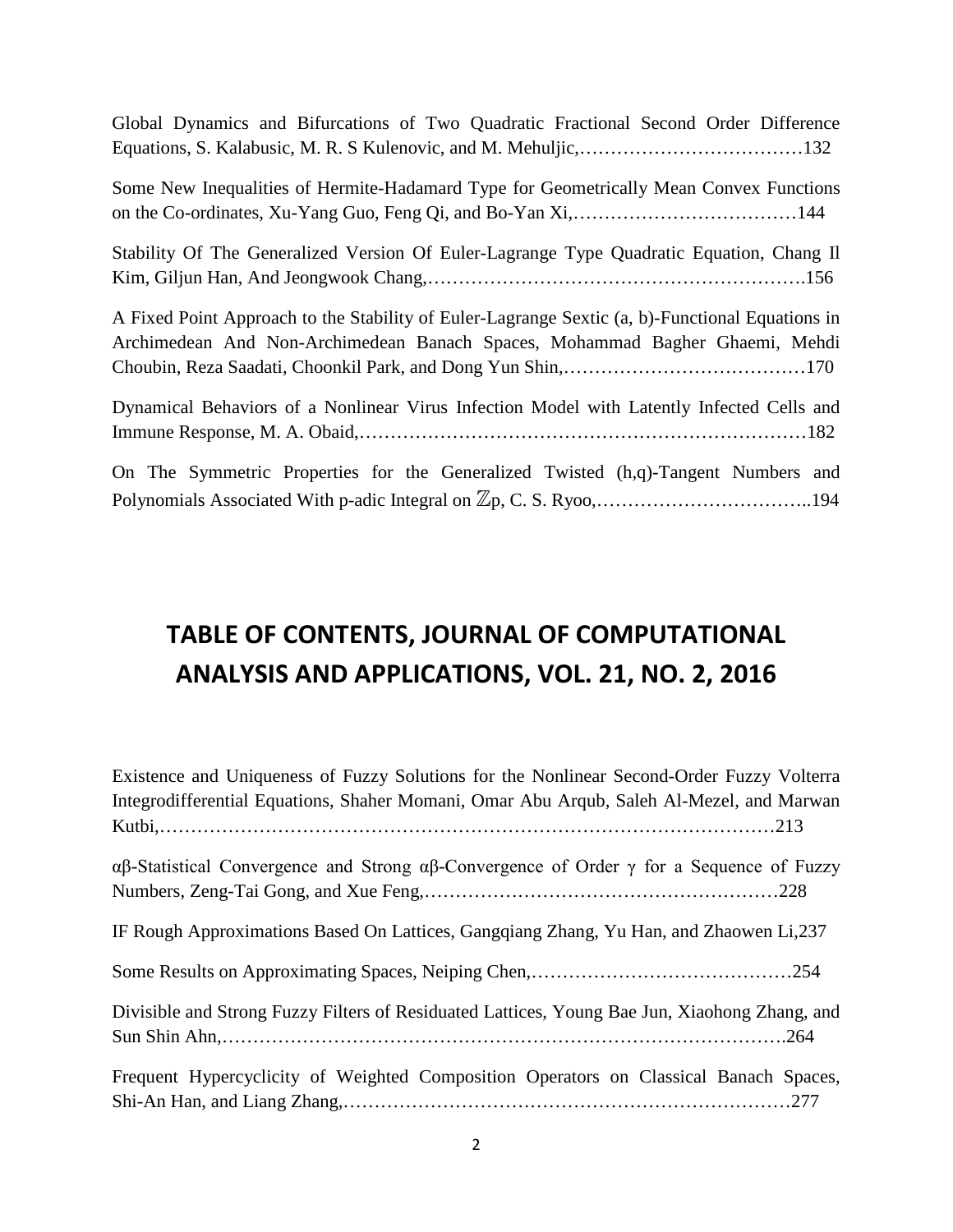| Equicontinuity of Maps on [0, 1), Kesong Yan, Fanping Zeng, and Bin Qin,293                                                                             |
|---------------------------------------------------------------------------------------------------------------------------------------------------------|
| On Mixed Type Riemann-Liouville and Hadamard Fractional Integral Inequalities, Weerawat                                                                 |
| Weighted Composition Operators From F(p, q, s) Spaces To nth Weighted-Orlicz Spaces,                                                                    |
| Modified q-Daehee Numbers and Polynomials, Dongkyu Lim,324                                                                                              |
| A Class of BVPS for Second-Order Impulsive Integro-Differential Equations of Mixed Type In                                                              |
| Distribution and Survival Functions With Applications in Intuitionistic Random Lie<br>C*-Algebras, Afrah A. N. Abdou, Yeol Je Cho, and Reza Saadati,345 |
| Cubic ρ-Functional Inequality and Quartic ρ-Functional Inequality, Choonkil Park, Jung Rye                                                              |
|                                                                                                                                                         |

Finite Difference approximations for the Two-side Space-time Fractional Advection-diffusion Equations, Yabin Shao, and Weiyuan Ma,…………………………………………………369 A Modified Newton-Shamanskii Method for a Nonsymmetric Algebraic Riccati Equation, Jian-Lei Li, Li-Tao Zhang, Xu-Dong Li, Qing-Bin Li,………………………………..……380

Hesitant Fuzzy Filters and Hesitant Fuzzy G-Filters in Residuated Lattices, G. Muhiuddin,394

# **TABLE OF CONTENTS, JOURNAL OF COMPUTATIONAL ANALYSIS AND APPLICATIONS, VOL. 21, NO. 3, 2016**

Some New Chebyshev Type Quantum Integral Inequalities on Finite Intervals, Feixiang Chen, and Wengui Yang,…………………………………………………………………………417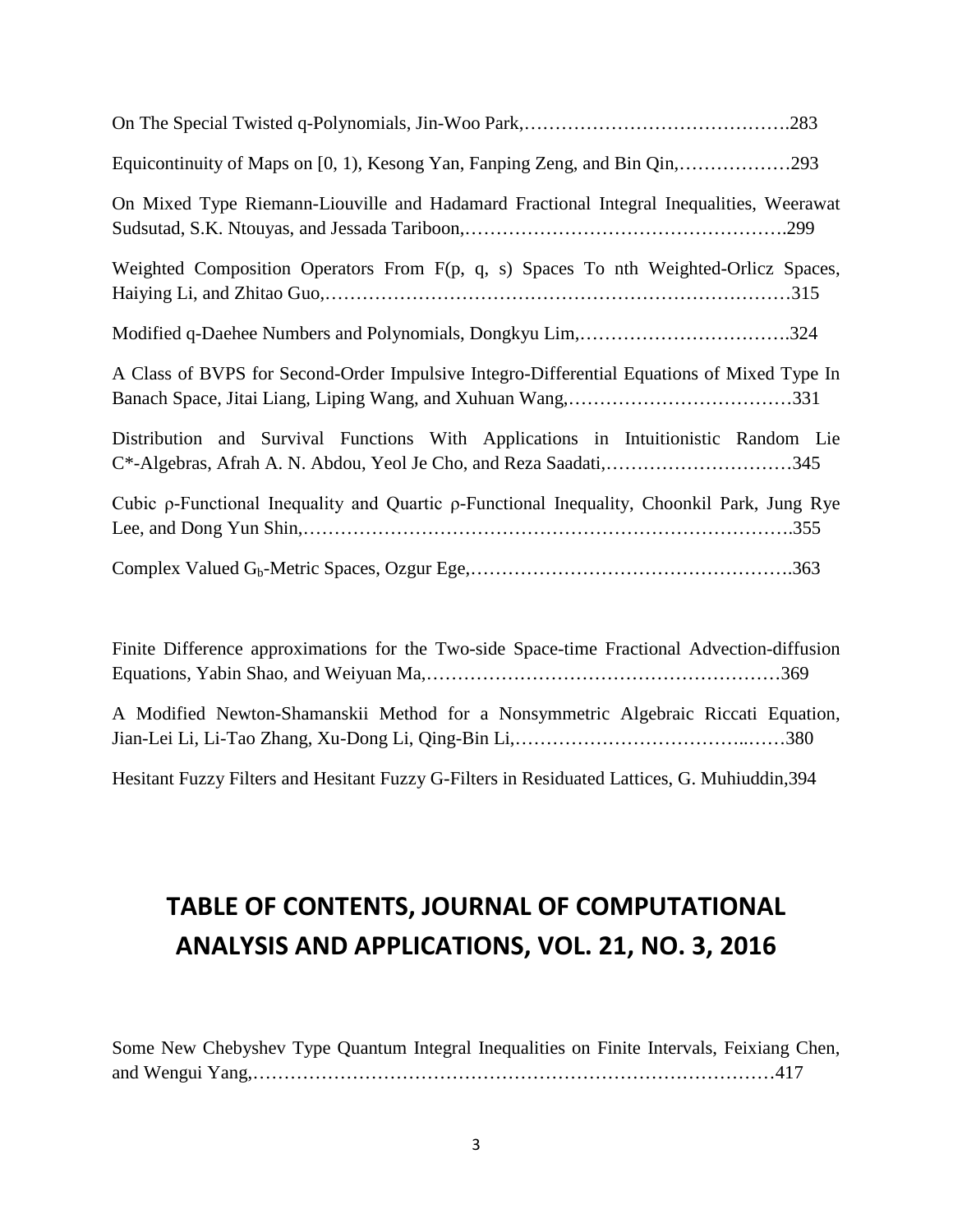| A First Order Differential Subordination and Its Applications, M. A. Kutbi, and A. A. Attiya, 427                                                                                       |
|-----------------------------------------------------------------------------------------------------------------------------------------------------------------------------------------|
| Approximation by A Complex Summation-Integral Type Operators in Compact Disks, Mei-Ying                                                                                                 |
| On the Convergence of Mann and Ishikawa Type Iterations in the Class of Quasi Contractive<br>Operators, Shin Min Kang, Faisal Ali, Arif Rafiq, Young Chel Kwun, and Shaista Jabeen, 451 |
| Mean Ergodic Theorems for Semigroups of Linear Operators in p-Banach Spaces, H. M. Kenari,                                                                                              |
| Fixed Point Results for Ciric type $\alpha$ -η-GF-Contractions, Marwan Amin Kutbi, Muhammad                                                                                             |
| Fixed Point and Quadratic p-Functional Inequalities in Non-Archimedean Banach Spaces, Jung                                                                                              |
| Dynamics and Global Stability of Higher Order Nonlinear Difference Equation, E. M. Elsayed,                                                                                             |
| A Fractional Derivative Inclusion Problem via An Integral Boundary Condition, Dumitru<br>Baleanu, Mehdi Moghaddam, Hakimeh Mohammadi, Shahram Rezapour,504                              |
| Stability and Hyperstability of Generalized Orthogonally Quadratic Ternary Homomorphisms In<br>Non-Archimedean Ternary Banach Algebras: A Fixed Point Approach, M. Eshaghi Gordji, G.   |
| Symmetry Identities of Higher-Order q-Euler Polynomials Under The Symmetric Group of                                                                                                    |
| Soft Saturated and Dried Values with Applications In BCK/BCI-Algebras, Seok Zun Song, Hee                                                                                               |
| Boundedness from Below of Composition Followed by Differentiation on Bloch-type Spaces,                                                                                                 |
| Uni-soft Filters of BE-Algebras, Young Bae Jun, and N. O. Alshehri,552                                                                                                                  |
| On q-Analogue of Stancu-Schurer-Kantorovich Operators Based on q-Riemann Integral, Shin                                                                                                 |
| Mathematical Analysis of A Cell Mediated Immunity in A Virus Dynamics Model with<br>Nonlinear Infection Rate and Removal, A. M. Elaiw, and N. H. AlShamrani,578                         |
| On The Stability of Cubic Lie *-Derivations, Dongseung Kang,587                                                                                                                         |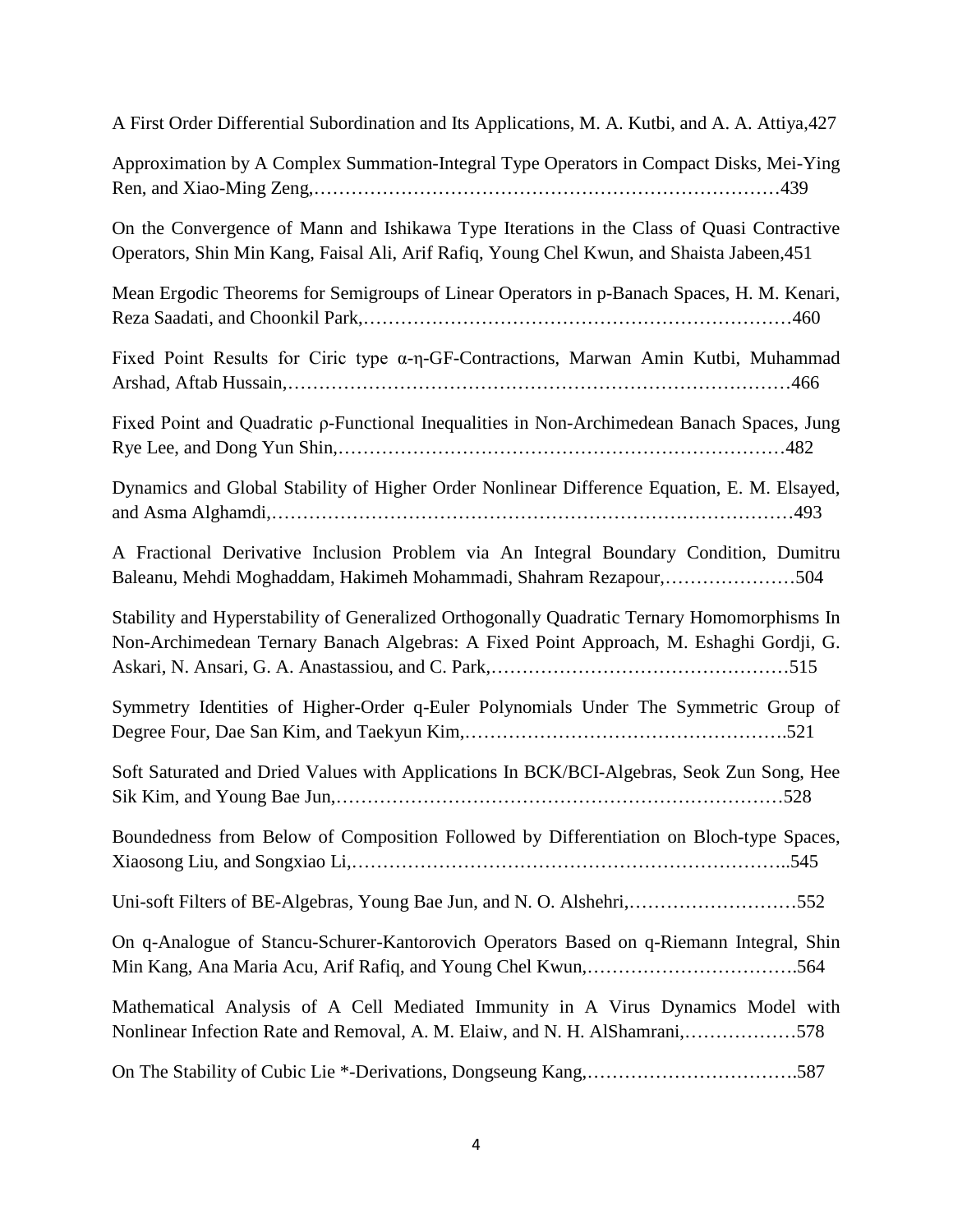### **TABLE OF CONTENTS, JOURNAL OF COMPUTATIONAL ANALYSIS AND APPLICATIONS, VOL. 21, NO. 4, 2016**

| Stability of Ternary m-Derivations on Ternary Banach Algebras, Madjid Eshaghi Gordji, Vahid                                                                                             |
|-----------------------------------------------------------------------------------------------------------------------------------------------------------------------------------------|
| On IF Approximating Spaces, Bin Qin, Fanping Zeng, and Kesong Yan, 645                                                                                                                  |
| On Cauchy Problems with Caputo Hadamard Fractional Derivatives, Y. Adjabi, F. Jarad, D.                                                                                                 |
| Multivalued Generalized Contractive Maps and Fixed Point Results, Marwan A. Kutbi,682                                                                                                   |
| Essential Commutativity and Isometry of Composition Operator and Differentiation Operator,                                                                                              |
| Approximation of Jensen Type Quadratic-Additive Mappings via the Fixed Point Theory,                                                                                                    |
| On Certain Subclasses of p-Valent Analytic Functions Involving Saitoh Operator, J. Patel, and                                                                                           |
| Generalized $\varphi$ -Weak Contractive Fuzzy Mappings and Related Fixed Point Results on Complete<br>Metric Space, Afshan Batool, Tayyab Kamran, Sun Young Jang, and Choonkil Park,729 |
| On Carlitz's Degenerate Euler Numbers and Polynomials, Dae San Kim, Taekyun Kim, and                                                                                                    |
| Dynamics and Behavior of the Higher Order Rational Difference Equation, M. El-Dessoky, 743                                                                                              |
| A Quadratic Functional Equation In Intuitionistic Fuzzy 2-Banach Spaces, Ehsan Movahednia,                                                                                              |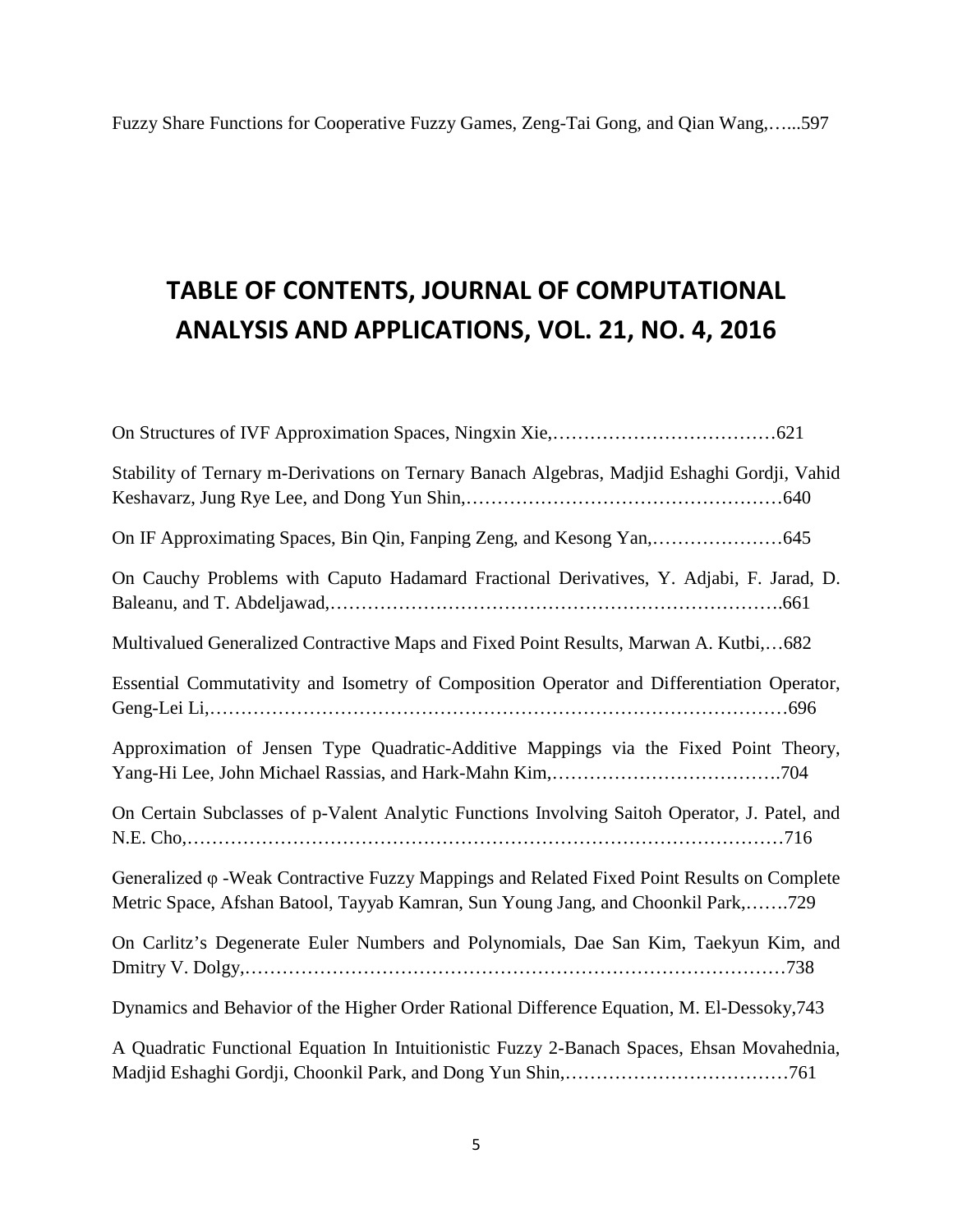On A q-Analogue of (h,q)-Daehee Numbers and Polynomials of Higher.., Jin-Woo Park,…769

On Blow-Up of Solutions For A Semilinear Damped Wave Equation with Nonlinear Dynamic Boundary Conditions, Gang Li, Biqing Zhu, and Danhua Wang,…………………………...777

Uniqueness of Meromorphic Functions with Their Difference Operators, Xiaoguang Qi, Yong Liu, and Lianzhong Yang,……………………………………………………………………784

Quadratic ρ-Functional Inequalities in Non-Archimedean Normed Spaces, Sungsik Yun, and Choonkil Park,………………………………………………………………………………791

#### **TABLE OF CONTENTS, JOURNAL OF COMPUTATIONAL ANALYSIS AND APPLICATIONS, VOL. 21, NO. 5, 2016**

| Mixed Problems of Fractional Coupled Systems of Riemann-Liouville Differential Equations<br>and Hadamard Integral Conditions, S. K. Ntouyas, Jessada Tariboon, and Phollakrit |
|-------------------------------------------------------------------------------------------------------------------------------------------------------------------------------|
| Ternary Jordan Ring Derivations on Banach Ternary Algebras: A Fixed Point Approach, Madjid                                                                                    |
| Initial Value Problems for a Nonlinear Integro-Differential Equation of Mixed Type in Banach                                                                                  |
| Solving the Multicriteria Transportation Equilibrium System Problem with Nonlinear Path Costs,                                                                                |
| Barnes' Multiple Frobenius-Euler and Hermite Mixed-Type Polynomials, Dae San Kim, Dmitry                                                                                      |
| Robust Stability and Stabilization of Linear Uncertain Stochastic Systems with Markovian                                                                                      |
| On Interval Valued Functions and Mangasarian Type Duality Involving Hukuhara Derivative,                                                                                      |
| Additive-Quadratic $\rho$ -Functional Inequalities in $\beta$ -Homogeneous Normed Spaces, Sungsik Yun,                                                                        |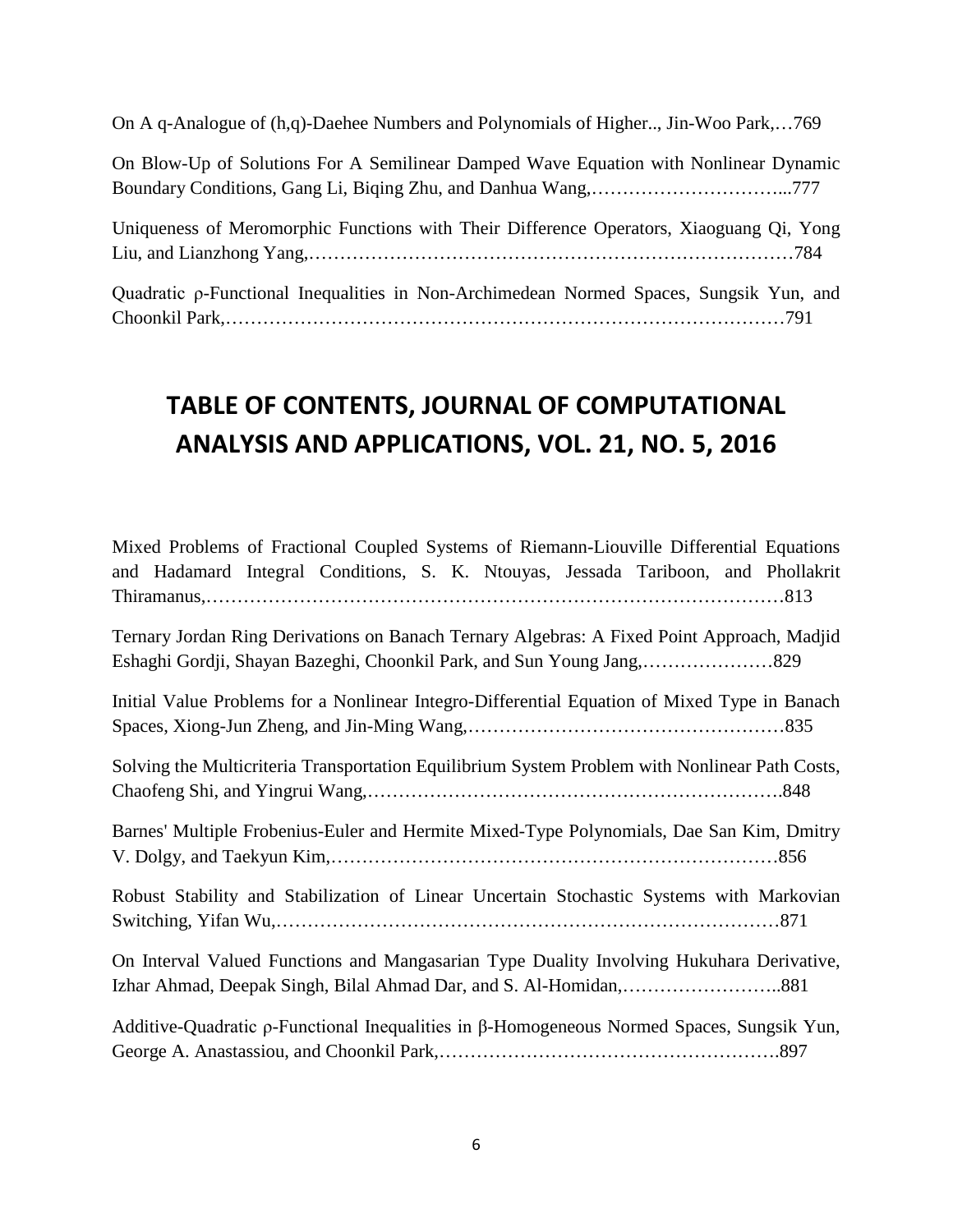| A Note on Stochastic Functional Differential Equations Driven By G-Brownian Motion with |  |  |  |  |
|-----------------------------------------------------------------------------------------|--|--|--|--|
| Discontinuous Drift Coefficients, Faiz Faizullah, Aamir Mukhtar, and M. A. Rana,910     |  |  |  |  |

| Subclasses of Janowski-Type Functions Defined By Cho-Kwon-Srivastava Operator, Saima       |
|--------------------------------------------------------------------------------------------|
| On A Product-Type Operator from Mixed-Norm Spaces to Bloch-Orlicz Spaces, Haiying Li, and  |
| A Short Note on Integral Inequality of Type Hermite-Hadamard through Convexity, Muhammad   |
| Degenerate Poly-Bernoulli Polynomials of The Second Kind, Dmitry V. Dolgy, Dae San Kim,    |
| Some Results for Meromorphic Functions of Several Variables, Yue Wang,967                  |
| Nonstationary Refinable Functions Based On Generalized Bernstern Polynomials, Ting Cheng   |
| The Order and Type of Meromorphic Functions and Entire Functions of Finite Iterated Order, |

### **TABLE OF CONTENTS, JOURNAL OF COMPUTATIONAL ANALYSIS AND APPLICATIONS, VOL. 21, NO. 6, 2016**

Some Results of a New Integral Operator, Roberta Bucur, Loriana Andrei, Daniel Breaz,1017

A New Generalization Of The Ostrowski Inequality and Ostrowski Type Inequality for Double Integrals on Time Scales, A. Tuna, and S. Kutukcu,………………………………………1024

Approximate Ternary Jordan Bi-Homomorphisms in Banach Lie Triple Systems, Madjid Eshaghi Gordji, Amin Rahimi, Choonkil Park, and Dong Yun Shin,…………………….1040

Borel Directions and Uniqueness of Meromorphic Functions Sharing Five Values, Jianren Long, and Chunhui Qiu,…………………………………………………………………………..1046

On An Interval-Representable Generalized Pseudo-Convolution By Means Of the Interval-Valued Generalized Fuzzy Integral and Their Properties, Jeong Gon Lee, Lee-Chae Jang,1060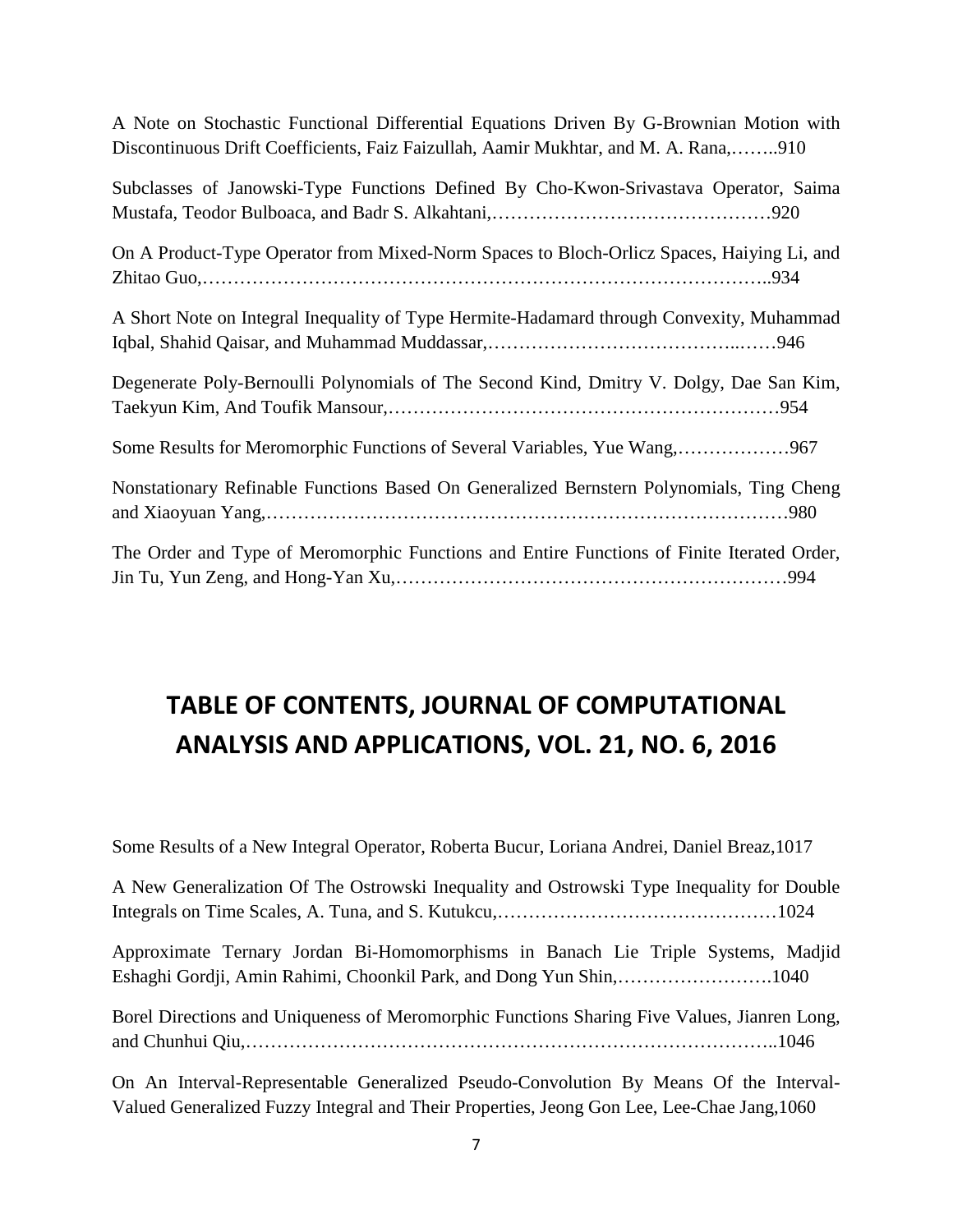Fixed Point and Coupled Fixed Point Theorems for Generalized Cyclic Weak Contractions in Partially Ordered Probabilistic Metric Spaces, Chuanxi Zhu, and Wenqing Xu,…………1073

Weak Galerkin Finite Element Method for Time Dependent Reaction-Diffusion Equation, Fuzheng Gao, and Guoqun Zhao,…………………………………………………………1086

Some Fixed Point Theorems for Generalized Expansive Mappings in Cone Metric Spaces over Banach Algebras, Binghua Jiang, Shaoyuan Xu, Huaping Huang, and Zelin Cai,………1103

Additive ρ-Functional Inequalities in Fuzzy Normed Spaces, Ji-Hye Kim, George A. Anastassiou, and Choonkil Park,…………………………………………………………1115

A Note on Barnes-Type Boole Polynomials with λ-Parameter, Taekyun Kim, Dmitry V. Dolgy, and Dae San Kim,………………………………………………………………………..1127

### **TABLE OF CONTENTS, JOURNAL OF COMPUTATIONAL ANALYSIS AND APPLICATIONS, VOL. 21, NO. 7, 2016**

| Product-Type Operators from Weighted Bergman-Orlicz Spaces to Bloch-Orlicz Spaces, Hong-     |
|----------------------------------------------------------------------------------------------|
| Lyapunov Inequalities of Linear Hamiltonian Systems on Time Scales, Jing Liu, Taixiang Sun,  |
| Error Analysis of Distributed Algorithm for Large Scale Data Classification, Cheng Wang, and |
| Korovkin Type Statistical Approximation Theorem for a Function of Two Variables, G. A.       |
| Advanced Fractional Taylor's Formulae, George A. Anastassiou,1185                            |
| Generalized Canavati Type Fractional Taylor's Formulae, George A. Anastassiou,1205           |
| Properties on a Subclass of Univalent Functions Defined By Using Salagean Operator and       |
| About Some Differential Sandwich Theorems Using a Multiplier Transformation and              |